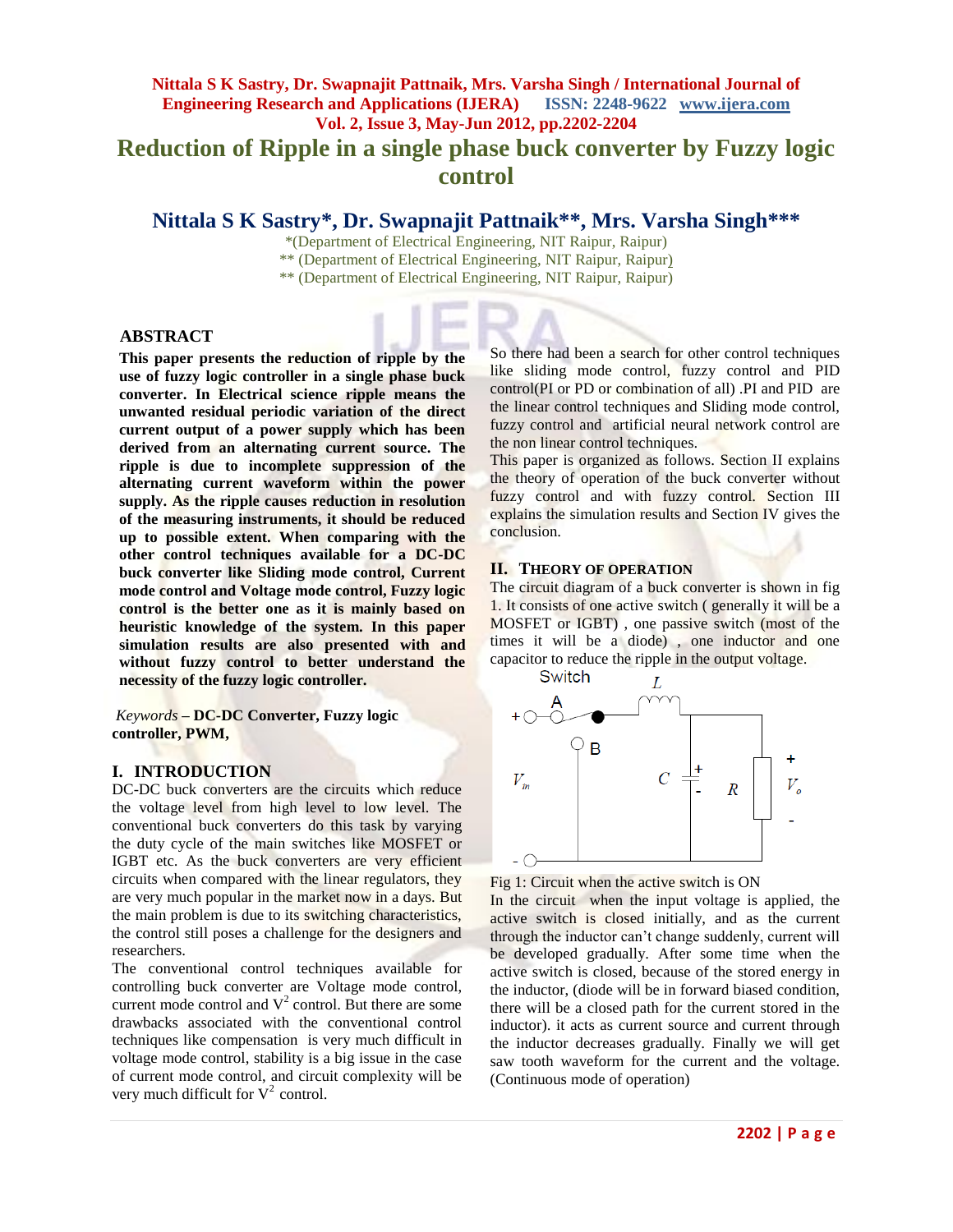## **Nittala S K Sastry, Dr. Swapnajit Pattnaik, Mrs. Varsha Singh / International Journal of Engineering Research and Applications (IJERA) ISSN: 2248-9622 www.ijera.com Vol. 2, Issue 3, May-Jun 2012, pp.2202-2204**



Fig 2: Buck converter circuit when the active switch is switched off.

The output waveforms of the voltage is



Fig 3: Output voltage waveform with the presence of inductor..

Here the active switch is fired by using a pulse generator. But with the conventional multiphase buck converter to get required output voltage , we have to calculate the required duty cycle and the appropriate inductor value etc. And another drawback is in open loop, even a small disturbance also causes a large variations.

So closed loop is very much preferred one. Here we had preferred fuzzy logic control. Fuzzy control is simply based on heuristic knowledge of the basic system. It is mainly based on the rules. And the main advantage is it does not require an exact mathematical model. It mainly involves fuzzification, knowledge base, rule editor and defuzzification.

Fuzzification consists of two inputs

- 1. Error
- 2. Change in error

 $e[k] = Vo[k]$  – reference value ce[k]=e[k]-e[k-1]. In the  $K<sup>th</sup>$  iteration

The two inputs are multiplied by scaling factors of gain and then fed into the fuzzy controller. The output of the fuzzy controller is the change in the duty cycle. The scaling factors can be tuned to obtain a satisfactory response.[1].

Fuzzification:



The first step is to assign the membership functions for the inputs. And output

They are as follows

For inputs of error and change in error are Negative, Zero and Positive.

And for the output, they are NB, NS, Z, PS and PB.

The number of fuzzy levels is not fixed and they can be varied depending upon the required resolution. Second step in this process is Rule editor.

Rules for our buck converter will be like

| <u>INING IOI ORI ORCH COIFVOLICE WILL OC HING</u> |          |      |          |
|---------------------------------------------------|----------|------|----------|
|                                                   | Negative | Zero | Positive |
| Negative                                          | NΒ       |      |          |
| Zero                                              |          |      |          |
| Positive                                          |          |      | РR       |

Rules need not be in unique way. They can be varied as per the required output.

And the last step is defuzzification.

Defuzification can be done by Centroid method, Center of maxima, center of average etc. Generally Centroid method is preferred.

### **III. SIMULATION RESULTS**

The buck converter circuit is simulated using MATLAB 2010. It had been simulated in both Open loop and with the fuzzy control technique to better understand the necessity of the fuzzy logic control technique.



Fig 4: Open loop buck converter simulated in MATLAB

The output voltage waveform is



Fig 5:Output voltage waveform for the circuit in Fig 4.